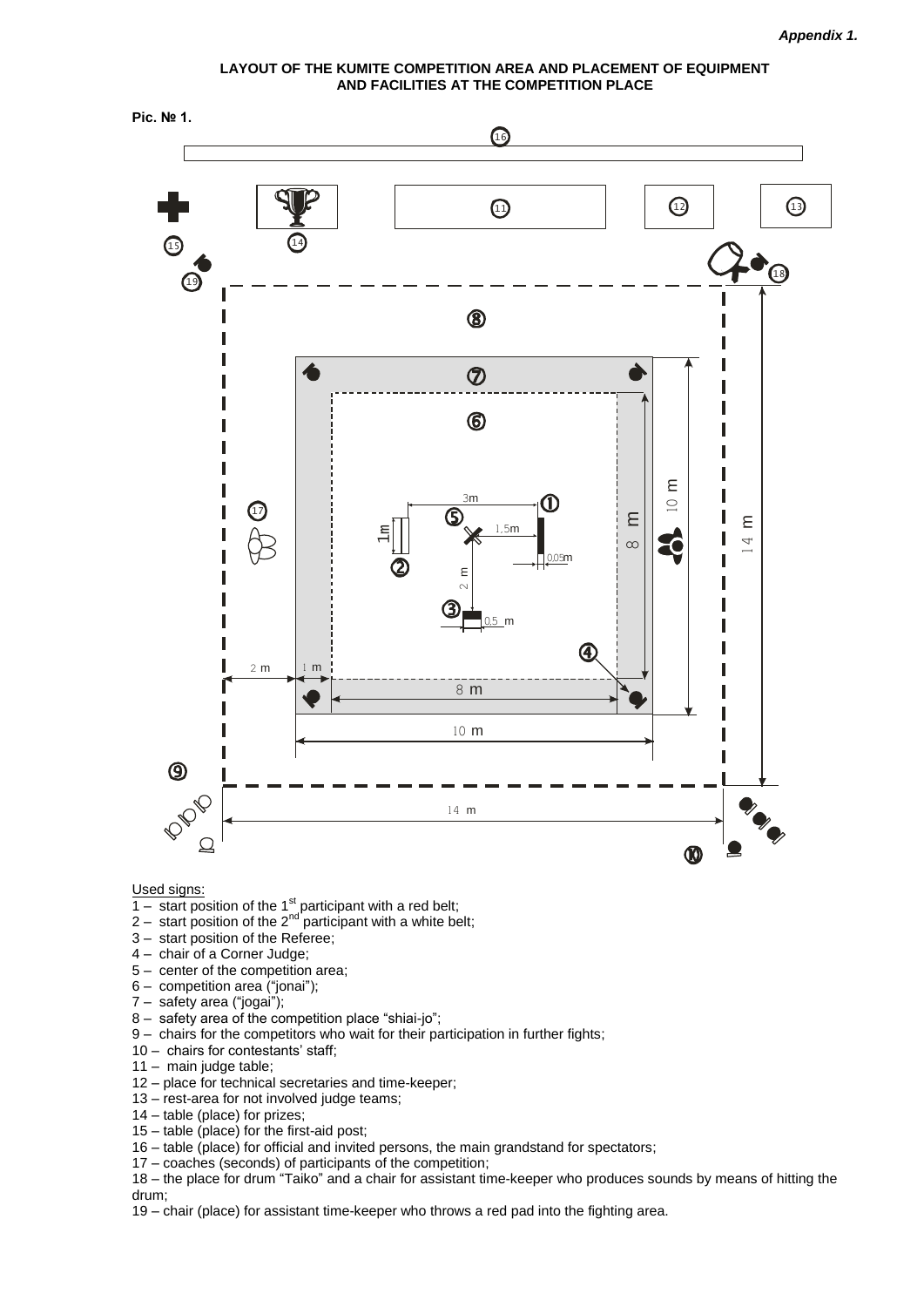**LAYOUT OF THE HIGH KUMITE COMPETITION AREA (PODIUM) AND PLACEMENT OF EQUIPMENT AND FACILITIES AT THE COMPETITION PLACE**



Used signs:

- $\frac{1}{1 \text{start position}}$  of the 1st participant with a red belt;
- 2 start position of the 2<sup>nd</sup> participant with a white belt;
- 3 start position of the Referee;
- 4 chair of a Corner Judge;
- 5 center of the competition area;
- 6 competition area ("jonai");
- 7 safety area ("jogai");
- 8 safety area of the competition place "shiai-jo";
- 9 chairs for the competitors who wait for their participation in further fights;
- 10 chairs for contestants' staff;
- 11 main judge table table;
- 12 place for technical secretaries and time-keeper;
- 13 rest-area for not involved judge teams;
- 14 table (place) for prizes;
- 15 table (place) for the first-aid post;
- 16 table (place) for official and invited persons, the main grandstand for spectators;
- 17 coaches (seconds) of participants of the competition;

18 – the place for drum "Taiko" and a chair for assistant time-keeper who produces sounds by means of hitting the drum;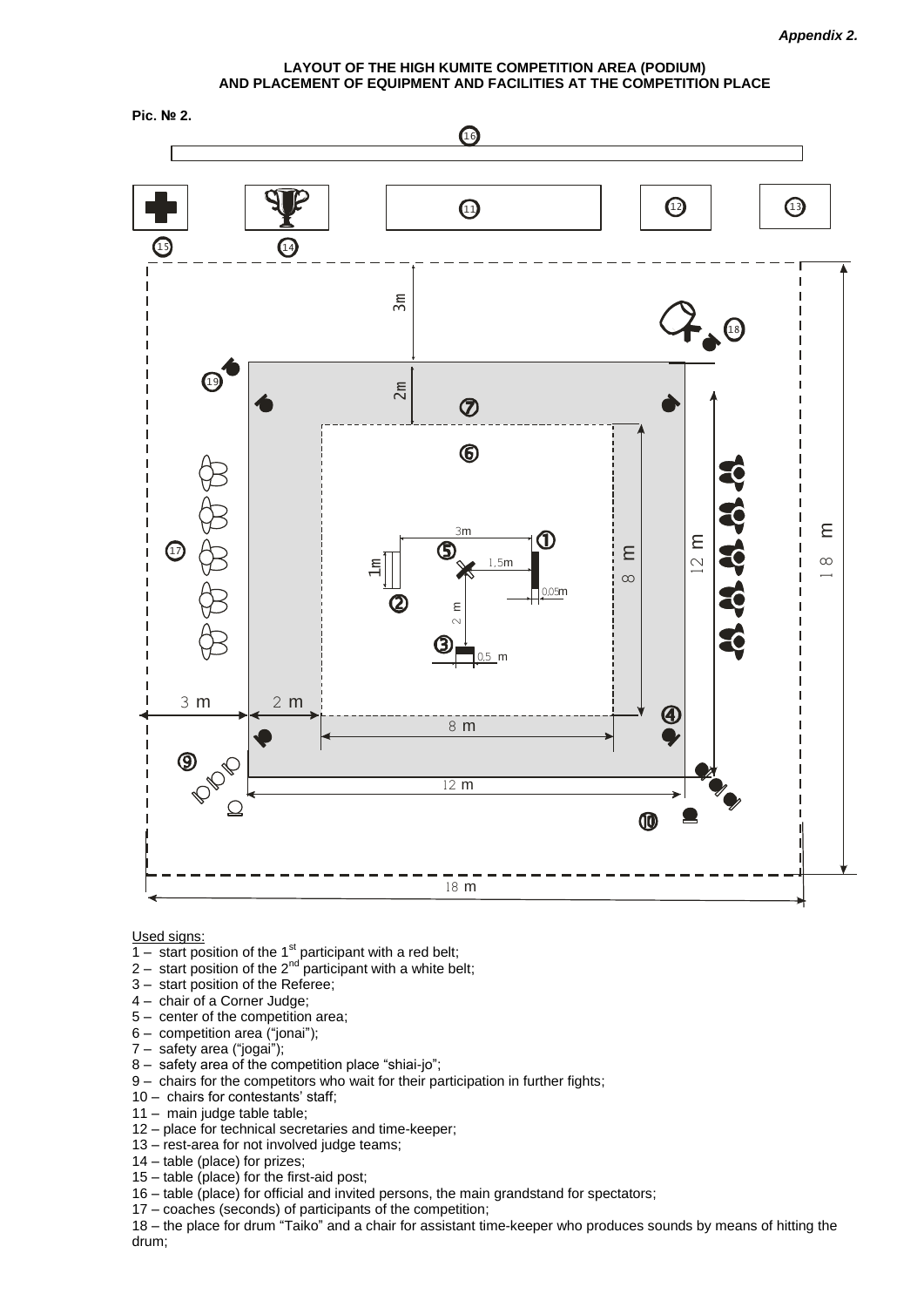## **LAYOUT OF THE KUMITE BOYS'/GIRLS', CADETS', JUNIORS' COMPETITION AREA AND PLACEMENT OF EQUIPMENT AND FACILITIES AT THE COMPETITION PLACE IN A REDUCED SIZE**

#### **Pic. № 3.**



Used signs:

- $\frac{1}{1 \text{start position of the 1}^{\text{st}}$  participant with a red belt;
- 2 start position of the  $2^{nd}$  participant with a white belt;
- 3 start position of the Referee;
- 4 chair of a Corner Judge;
- 5 center of the competition area;
- 6 competition area ("jonai");
- 7 safety area ("jogai");
- 8 safety area of the competition place "shiai-jo";
- 9 chairs for the competitors who wait for their participation in further fights;
- 10 chairs for contestants' staff;
- 11 chief jury table;
- 12 place for technical secretaries and time-keeper;
- 13 rest-area for not involved judge teams;
- 14 table (place) for prizes;
- 15 table (place) for the first-aid post;
- 16 table (place) for official and invited persons, the main grandstand for spectators;
- 17 coaches (seconds) of participants of the competition;

18 – the place for drum "Taiko" and a chair for assistant time-keeper who produces sounds by means of hitting the drum;

19 – chair (place) for assistant time-keeper who throws a red pad into the fighting area.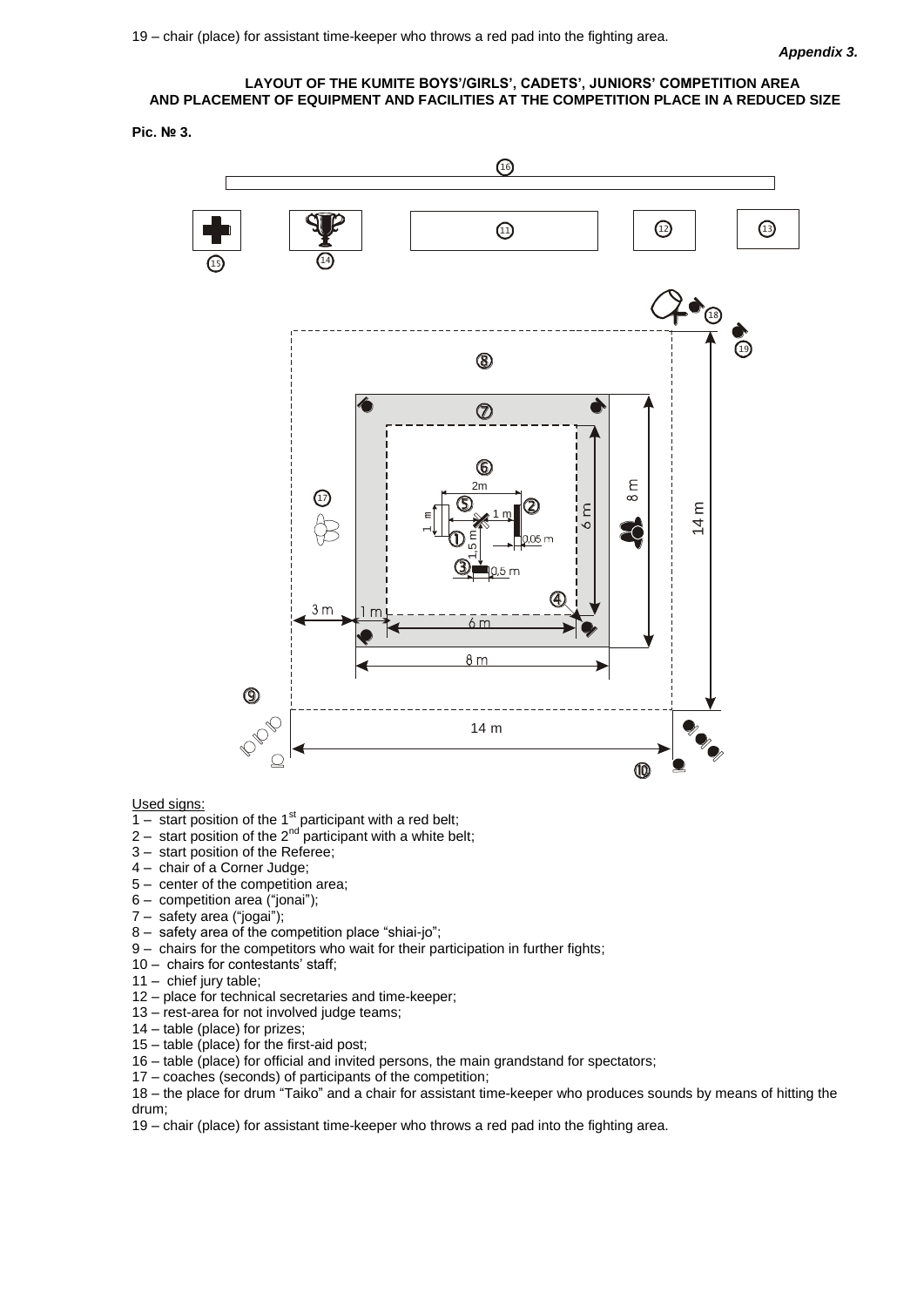# **LAYOUT OF SEVERAL COMPETITION AREAS AT THE COMPETITION PLACE**





*Appendix 5.*

**PATTERN OF BOARDS' FIXING ON THE SUPPORTING BLOCKS FOR TAMESHIWARI COMPETITION** 

**Pic. № 5. Pic. № 6.**



- 1. Pattern of boards' fixing on supporting blocks, which are laid horisontally for the performance of the first two tameshivari techniques – "seiken" and "sokuto".
- 2. Pattern of boards' fixing on supporting blocks, which are laid vertically for the performance of the last two tameshivari techniques – "hiji" and "shuto".

#### Note:

The Judges in "tameshivari" fixes boards on the supporting blocks according to the following rules:

- 1. Deflection of wood fibers of each board must be directed down.
- 2. The abutment on the blocks must be 5-7 mm long on each side of the boards.
- 3. The boards must be placed tightly to each other and create a single steadyfast construction.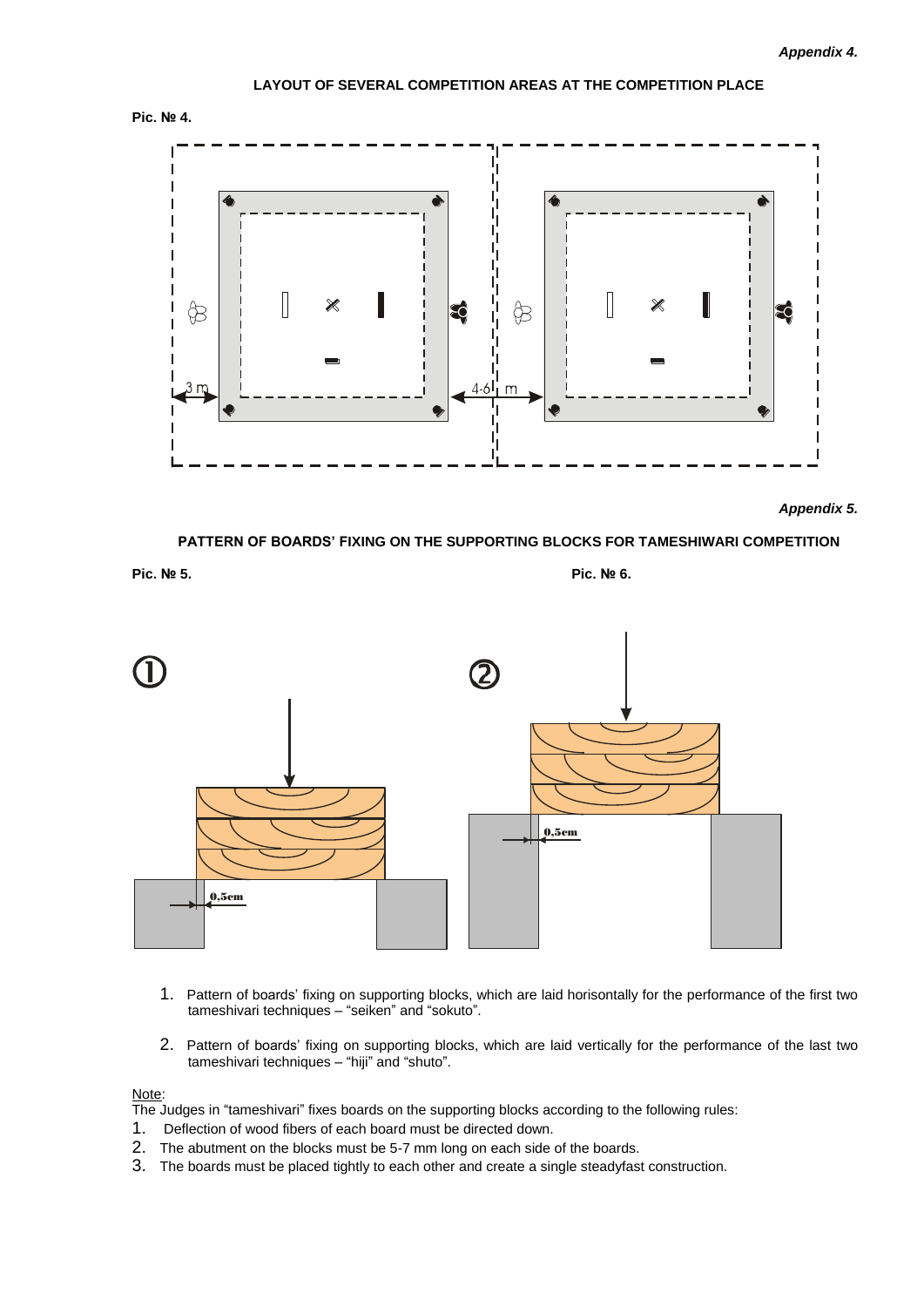

#### **THE PROCEDURE OF JUDGE TEAMS' CHANGE AT KUMITE COMPETITION**



#### Used signs:

 $P -$  the Referee of the judge team which is to be changed;  $C -$  Corner Judge of the judge team which is to be changed;  $HP -$  the Refferee of a new judge team;  $HC -$  Corner Judge of a new judge team.

Judge teams change in the following order:

1 – the judge team, which is to be changed, aligns on the back line of the competition area on referee's command "Fukushin shugo";

2 – the members of the team, which is to be changed, perform the following actions:

А) the referee steps forward and gives a command "Shomen-ni, Rei!" and all the members of the team bow in the direction of the front side of the competition area, saying "Osu!"

Б) the referee turns round to the team and the judges greet the referee as he commands "Shushi-ni, Rei!";

В) If grandstand is behind the competition area, the referee gives commands "Mawate", after they turn – "Koho-ni, Rei!" and again – "Mawate" at which the judges turn round to the referee. After that the judges greet the Referee on command "Shushin-ni, Rei!";

3 – a new judge team led by a new referee aligns at the entrance to the competition area;

4 – the referee of the team which is to be changed heads the column and the team goes to the lateral side of the competition area.

5 – the new team headed by the referee enters the competition area and goes to its opposite side; when the referee and all judges enter the competition area they stop in the corner of "jogai " area, make two bows saying "Osu!" – the first bow in the direction of the main judge table, the second one – in the direction of the centre of "jonai" area; 6 – the team, which is to be changed, stops and turns to the opposite lateral side of the competition area on referee's commands;

7 – the new team stops and turns to the opposite lateral side of the competition area;

8 – when the teams stand opposite each other, the teams greet each other on a new referee's command "Shimpanni, Rei!" (or "Otogai-ni, Rei!");

9 – the team to be changed turns right and leaves the competition area on their referee's command; when the referee and all judges leave the competition area, they stop in the corner of "jogai" area and make two bows saying "Osu!", the first bow – in the direction of the main judge table and the second one – in the direction of the centre of "jonai" area;

10 – the new team turns right on the referee's commands and goes to the back side of the competition area. After that the new referee acts according to respective rules;